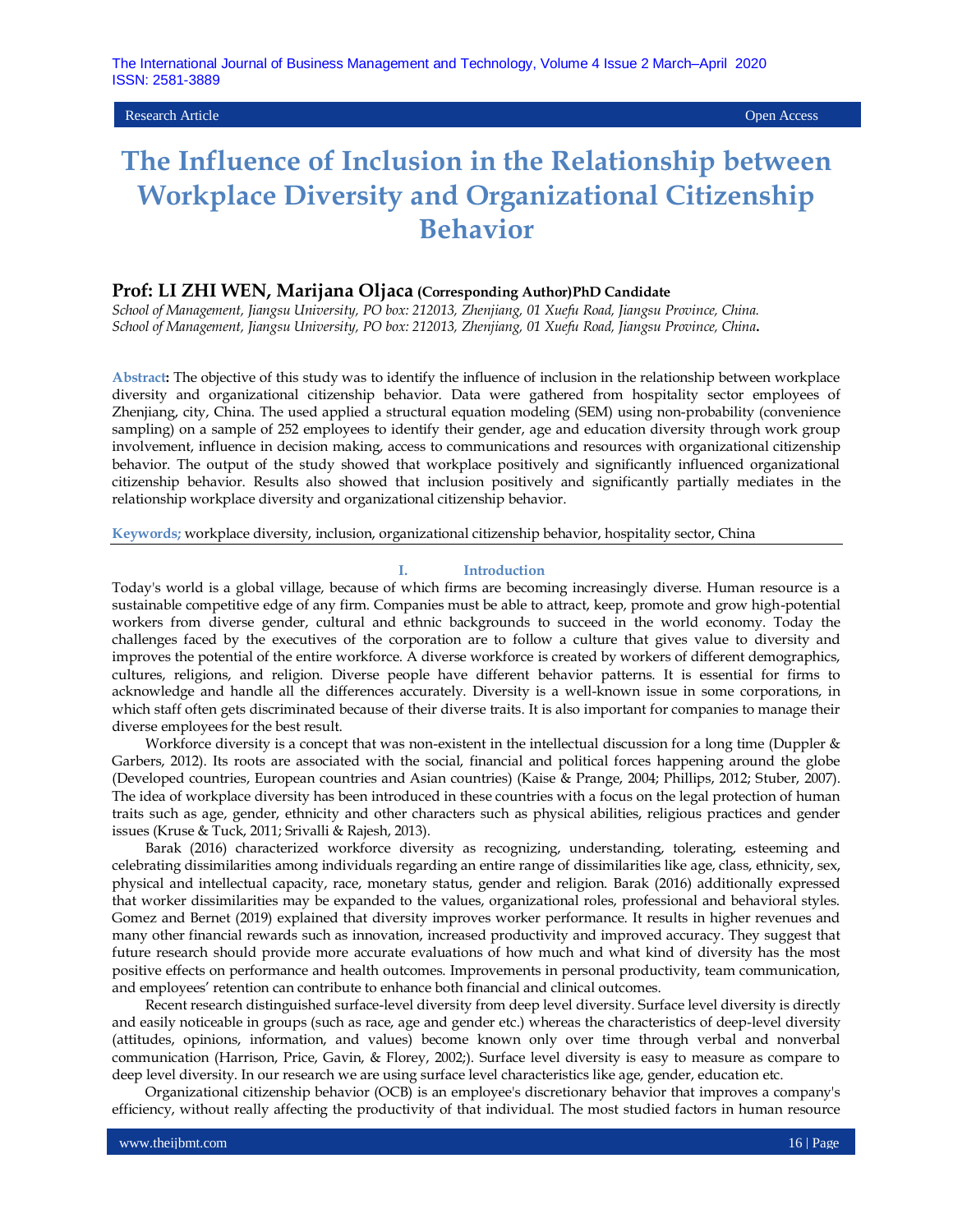management are the behavior of organizational citizenship (OCB) (Paine & Organ, 2000; Podsakoff et al., 2000; Purcell et al., 2009). Organ et al. (2006) characterized OCB as "employee conduct that is advantageous to the corporate, is optional and not specifically or clearly documented as the official reward system; is fairly a matter of individual choice, such that its oversight isn't punishable". OCB is supporting colleagues, improves the organization, comes before duty schedules and stays even after work hours, to help in the smooth functioning of the business; none of which is a basic requirement for the working environment (Organ et al., 2006; Podsakoff et al., 2000; Zur et al., 2012). Studies have shown that OCB improves business skills by enhancing efficiency, improving service quality, growing customer satisfaction or decreasing customer complaints (Podsakoff et al., 2000).

A lot of research has been done on the effects of diversity on organizational outcomes (Groeneveld, 2011; Mamman, Kamoche, & Bakuwa, 2012; Barak, 2013) and the relationship between diverse workforce and inclusion is studied by many researchers (Tang, Zheng, & Chen, 2017; Tang et al. 2015) but there are limited studies on the effect of inclusion on organizational citizenship behavior when the workforce is diverse (Shore et al., 2011; Wayne, Shore, & Liden, 1997). Previous researches show that the organizations with a diverse workforce have an advantage of multiple ideas in problem-solving at work, which ultimately improves the organizational performance. Organizations must create chances for workforce to work with other employees who have different expertise and views. When employees feel that they are the most significant part of their corporation, this feeling increases the morale of every employee and encourages positivity at the workplace (April, Katoma, & Peters, 2009). Muchiri and Ayoko (2013) explained that demographic diversity has an effect on organizational citizenship behaviors, affective commitment, collective efficacy and general productivity.

Moreover, previous studies propose that impact of diversity is depending on firm setting and on the type of diversity itself. Thus, we have to separate each set of diversity like age, gender and education and examine it within the specific organizational settings to completely understand the effects of diversity. In addition, the current research extends the work of Muchiri and Ayoko (2013) by taking inclusion as mediator. It is emphasized in the literature that diversity needs commitment. Individuals don't only requirebeing unique, but they should be completely included and feel that they are important for their organization (Dehaze, 2018). Also, a worker's feeling of incorporation and climate for diversity has been found to impact the quality of work and commitment towards work (Glisson & James, 2002; Hwang & Hopkins, 2012).

#### **II. Hypotheses Development**

#### **Workplace Diversity and Organizational Citizenship Behavior**

The term "diversity" has turned out to be synonymous with the workforce diversity and with an aim of remaining in competition; companies require to gain the benefit of diversity. Diversity is the difference of individuals' societal and cultural features among individual, living collectively in an environment such as work or school (Harris et al., 2007). Diversity includes all sorts of distinctions between individuals, such as gender, age, religious affiliation, economic class, social status, marital relationships, and sexual orientation (Nelson, 2001).The combination of cultures, genders, lifestyles, and beliefs becomes a cause of conflict and clash. Most open-minded executives have to create a business atmosphere where differences are valued and where people can jointly do productive work (Nieuwmeijer, 2001).

Organizational citizenship behavior (OCB) is an interesting issue of research in the current era because significant changes are occurring in the working environment (García-Carbonell, Martin-Alcazar, & Sanchez-Gardey, 2014). In the present working environment, the boundaries between roles, duties, standards, company culture, impression administration strategies, and voluntary behavior are blurred as they never existed before. Past researchers have also exposed that the motivations associated with organizational citizenship behavior, for example, impression management, prosaically intentions, company concern (Rioux & Penner, 2001) and self-enhancement intentions are affecting the corporations in an unusual manner (Yun, Takeuchi, & Liu, 2007). Given that the OCB promotes productiveness, performance, and general organizational effectiveness (Lo, Ramayah, & Hui, 2006), corporations are operating enthusiastically to promote OCB amongst personnel (Bolino & Turnley, 2003).

Many scholars and experts approve that diversity can produce positive outcomes including improved creativity, better repute, and increased profits (Barak, 2013; Groeneveld, 2011; Shore et al., 2009). Previous researches have proved the significant relationship between organizational citizenship behavior and diversity. Chattopadhyay et al. (2004) explained that a high degree of workforce diversity could result in lack of trust that ultimately results in a low level of communication and organizational citizenship behavior among different workers. González and Garazo (2006) also stated that a negative association exists between workforce diversity and OCB, although mediated by trust.

As the social categorization processes result in conflicts of interpersonal interactions, researchers argued that both bio-demographic (such as gender and race) and job-related diversity may negatively affect OCB (Choi, 2009; Liang, Shih, & Chiang, 2015). Tsui et al. (2002) stated that diversity in gender; race and age reduces the frequency of recommendations from workers for the betterment of the corporation. At the point when workers feel that they are surrounded by individuals with various backgrounds, it might be troublesome for them to create friendly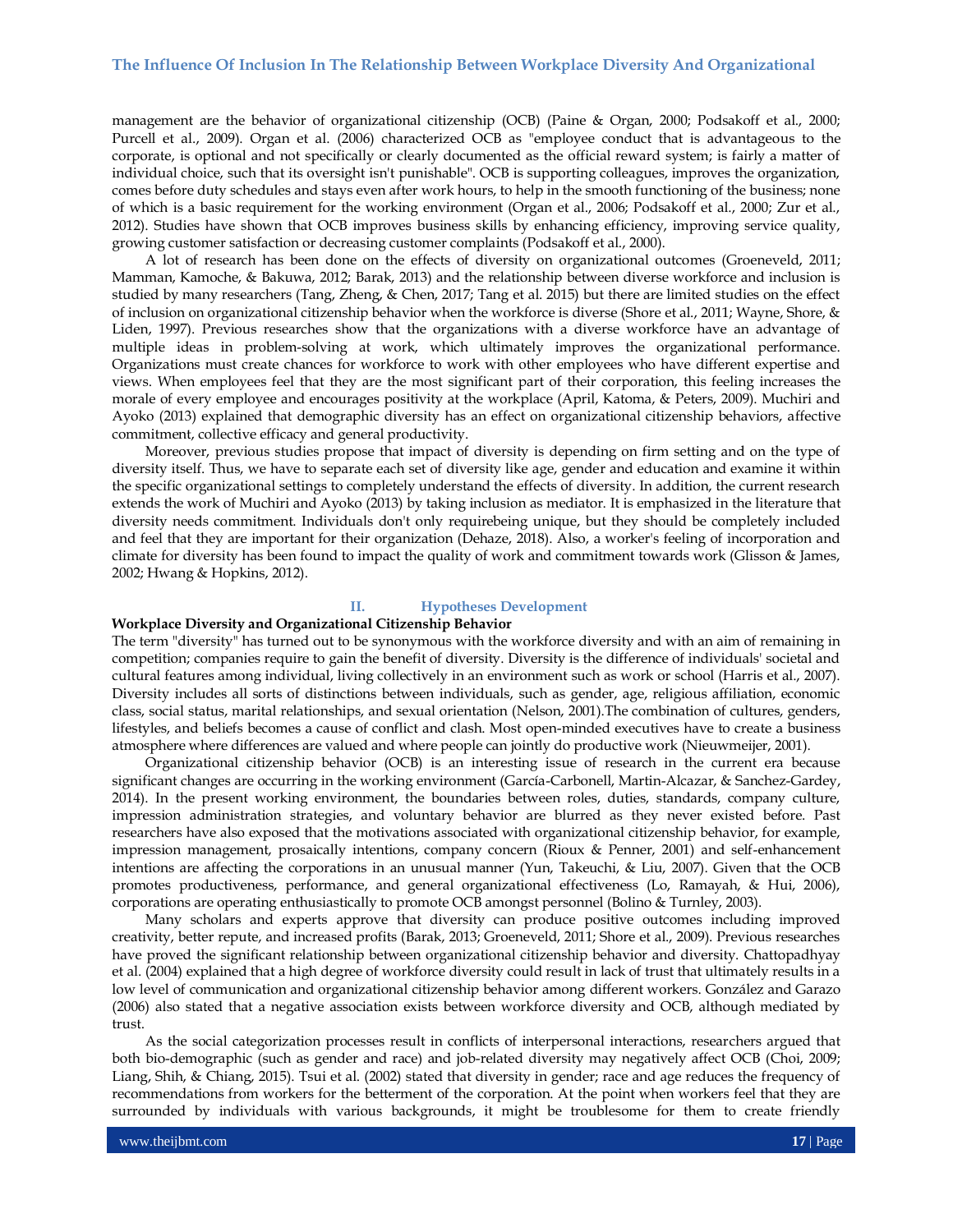relationships. They feel hesitation in recommending better approaches for getting things done better (Paulus & Yang, 2000).

An age diversity climate is a key condition in which workers create a shared feeling of working in the direction of shared objectives, and also assume their corporation as an honest, reliable, caring, and long-term orientated. Thus, such circumstances should create a high-quality social exchange relationship among workers and the enterprise and also connected with a high degree of OCB (Wayne, Shore, & Liden, 1997).

In recent years, researchers show the association between gender diversity and organizational citizenship behavior (Ehrhart & Godfrey, 2003; Farrell & Finkelstein, 2007; Heilman & Chen, 2005). For instance, Kidder (2002) found that gender identity (gender, sexual orientation) has a significant effect on OCBs. The gender arrangements inside an organization adversely affect how the workforce shows OCBs. Therefore, visible demographic factors (like gender diversity) were negatively identified with OCBs. Muchiri and Ayoko (2013) study confirms that there is negative association of demographic diversity and organizational citizenship behaviors. On the basis of above discussion, the following hypothesis has been derived. Moreover, Bizri (2018) empirically confirmed that the effective commitment to the organization and employees work engagement has been positively affected by diversity management, which results in positive effect on worker's OCB. Thus we proposed the following hypotheses; **H1.** Workplace diversity has a positive and significant influence on organizational citizenship behavior.

#### **III. Workplace Diversity and Inclusion**

Diversity is a double-edged sword that takes benefits, such as knowledge sharing, and also has certain drawbacks, such as conflicts or disagreements among the diverse workforce (Kulkarni, 2015), so conflicts and disputes are inevitable and even cause high cost. Recent research is shifting the focus of diversity issues into inclusion management to reduce the bad side of diversity in the work environment (Tang et al., 2015). Management of inclusion describes a series of strategies to smooth the involvement of diverse workers in their jobs. Most scholars concentrate on inclusiveness and inclusive society from a macro-level viewpoint (Trittin & Schoeneborn, 2015; Van Dijk et al., 2012). "Diversity needs dedication. Individuals need not only be different, they need to be actively involved, and they need to have their voices heard" (Dehaze, 2018).

Employment of staff to increase diversity may have a more negative effect than positive. It can cause an ingroup/out-group situation in which minority groups do not feel confidence in the organization that they are secure. Supporting this, Hofhuis, Otten, and Van Der Zee (2012) expressed, "Diversity may prompt negative social procedures, for example, clashes, miscommunication, and discrimination. Therefore, especially those workers who are unique from most of their co-workers frequently encounter less job satisfaction and higher turnover rates". They argue that when inclusion strategies are practiced on diversity programs, the in-group/out-group problems are moderated and inclusion happens. These studies demonstrate that when inclusion happens there is an expansion in organizational citizenship behavior. This debate leads to the development of the following hypothesis; **H2.** Workplace diversity has a positive and significant influence on inclusion.

#### **IV. Inclusion and Organizational Citizenship Behavior**

Roberson (2006) suggest inclusion as a sense of belonging, a sense of honor and respect for your identity a sense of encouragement and engagement from others in order to do the best you can do in your work. Inclusion is a change in the organizational culture and is a process that communicates with each employee and makes him or her feel valued for the organization's achievement. People feel part of the mission of the organization, perform with full potential and provide their discretionary effort when needed (April, Katoma, & Peters, 2009). The inclusive culture has result in high performing organizations where motivation exists. Similarly, Davidson and Ferdman (2002) proposed that employees be able to use their individual abilities to make some improvement in the company by becoming part of the productive activity or leading a useful task. They state that workers need to be treated decently, and that they need to feel welcomed, accepted and recognized.

This is further supported by Pless and Maak (2004), who advocate the appreciation of workers for their efforts and they should be respected.Organizational inclusion practices state many organizational rules, plans, and initiatives, the purpose of which is to form an accepting, helpful, and participative atmosphere for the workers with different backgrounds (Tang, Zheng, & Chen, 2017). Hwang and Hopkins (2015) said that if employees feel that they are included in an organization that feeling of inclusiveness results in their higher levels of organizational commitment and job satisfaction. Also, high levels of employees' organizational commitment result in low intention to leave. For increasing diversity management and organizational commitment, organization needs to improve participative decision-making structures and processes and making more reachable organizational information networks. Hence, we predicted the following hypotheses;

**H3.** Inclusion positively and significantly influences organizational citizenship behavior.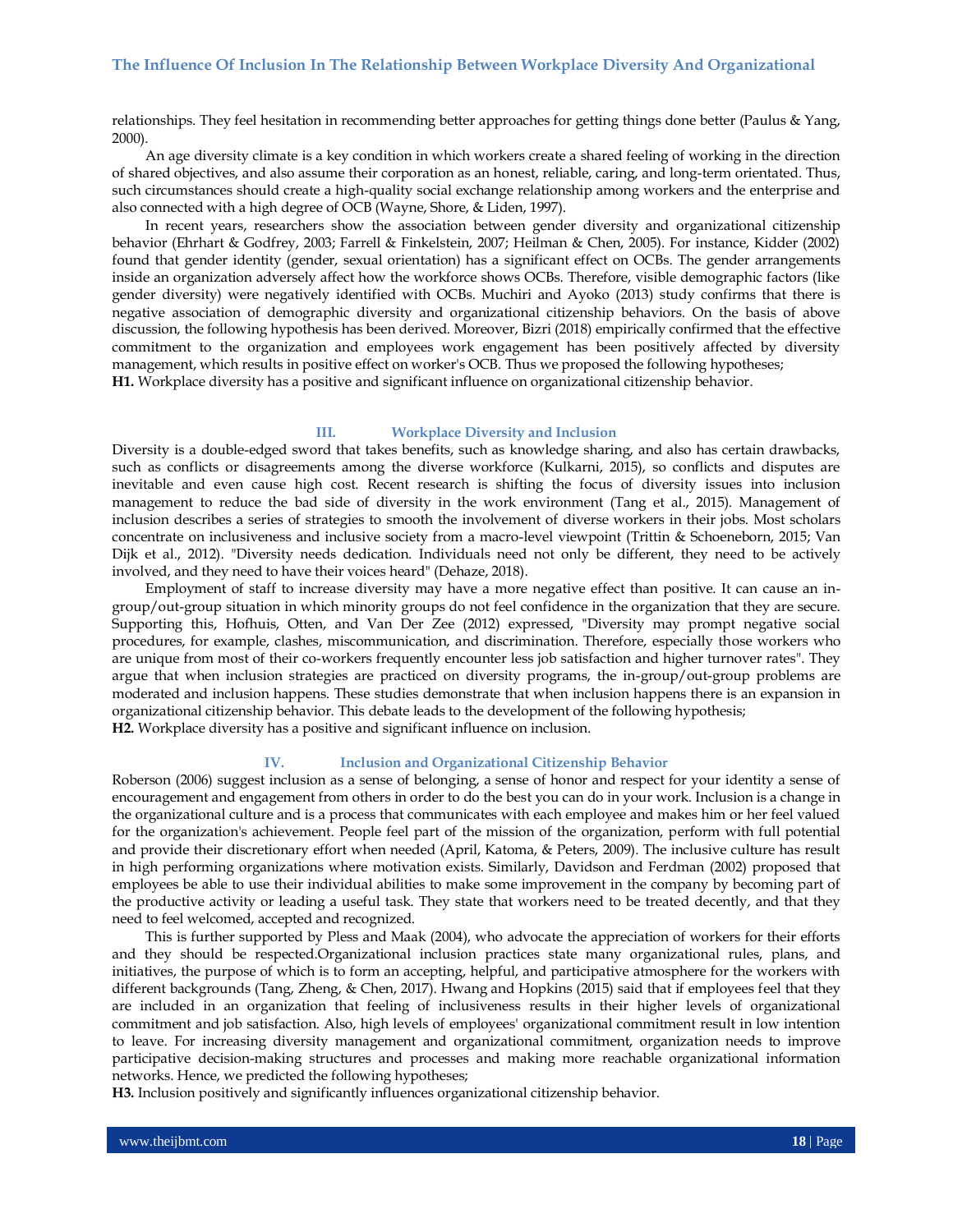### **V. Mediating of inclusion between workplace diversity and organizational citizenship behavior**

The research shows that there is acceleration in the organizational citizenship behavior when inclusion occurs. Inclusion is implicitly connected to improved job performance and enhanced organizational citizenship behavior (Wayne, Shore, & Liden, 1997). In this research, inclusion is used as a mediator because the study has mentioned that increased representation of diversity in an organization will lead to more adverse effects. It can create a situation ingroup / out-group in which minority groups do not feel secure in the company. When companies actively manage the differences between the workers by encouraging inclusion, it increases the commonality between personnel, decreases their disagreements, and also boosts corporate performance. Brimhall, Barak, and Lizano (2014) examined the ways by which diverse organizational environment through inclusion increases job satisfaction and reduce the intention to leave. This study also demonstrates the mediating role of inclusion in the diversity of the workplace leads towards positive organizational outcomes. Perceived inclusiveness helps to keep engagement and trust, which encourages employees to react to inclusive attitudes and practices organizational citizenship and organizational commitment (Shore et al., 2011). Panicker, Agrawal, and Khandelwal (2018) stated that there is a direct and significant relationship between inclusive workplace and OCB. It has been seen that firms that have favorable environment for inclusion, a well-articulated inclusive practices and strong leaders' commitment will result in high level of OCB which shown in employees working in a higher education institution. According to the above discussion, the following hypothesis has been derived;

**H4**. Inclusion will positively and significantly mediate the relationship between workplace diversity and organizational citizenship behavior.

#### **Conceptual Model**



### **VI. Methodology**

The nature of this study was cross-sectional and quantitative data was gathered with the help of questionnaire. The present study was focused on the employees of hospitality sector of China, province Jiangsu, and city Zhenjiang. The reason behind to collect data from hospitality sector, this is best prospect industry of the country and growing rapidly. The study applied non-probability (convenience sampling). A total 300 questionnaires were distributed among respondents and 252 questionnaires were received with proper and final response. The discard rate of the questionnaires was 48 due to improper and incomplete form of response. Table 1 shows the frequency distribution of the respondents.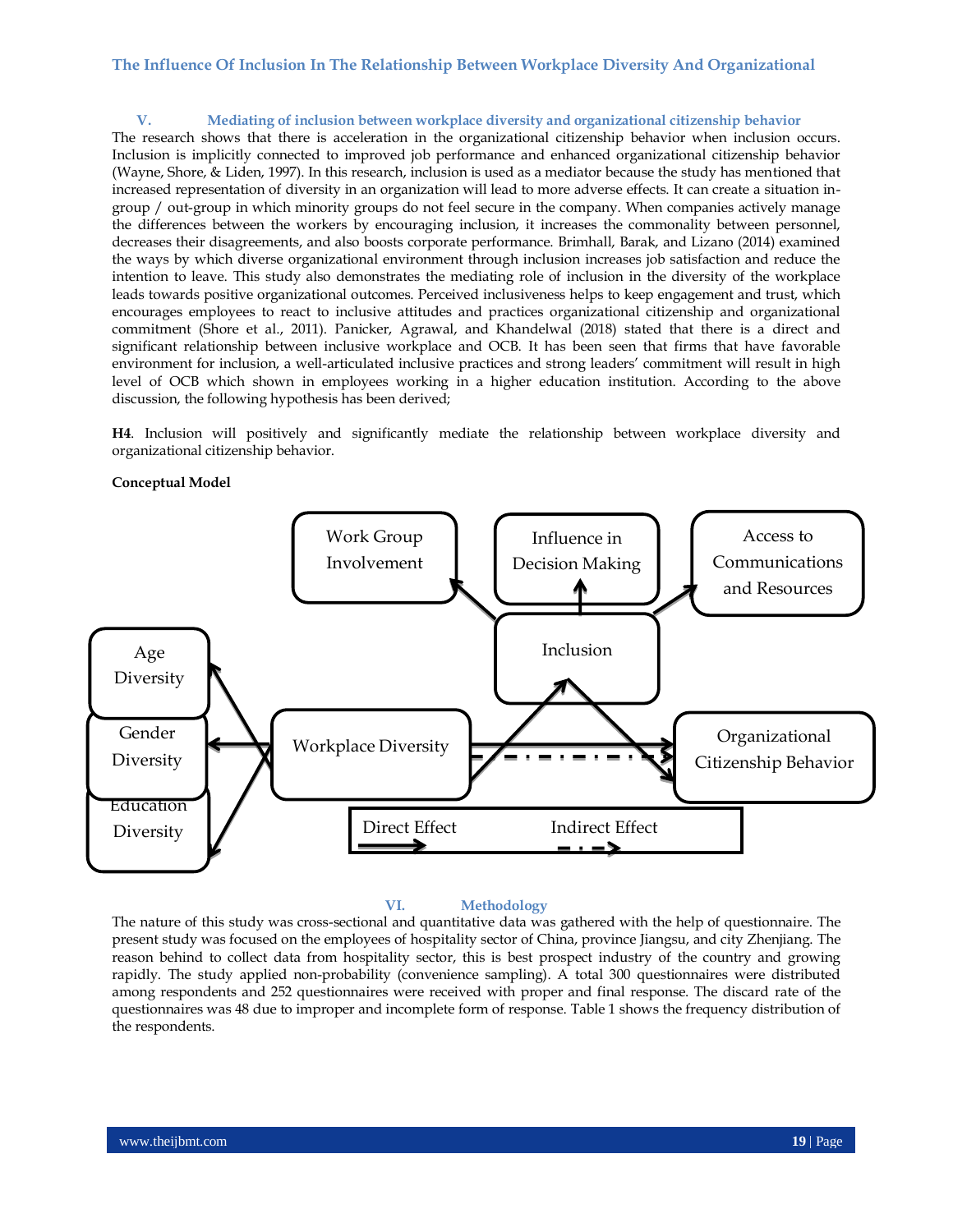| Table 1. Sample Description |                             |             |  |  |  |  |
|-----------------------------|-----------------------------|-------------|--|--|--|--|
| Demographics                | Mean and Standard Deviation | Percentages |  |  |  |  |
|                             |                             |             |  |  |  |  |
| Gender                      |                             |             |  |  |  |  |
| Male 141                    | 1.44                        | 56.0        |  |  |  |  |
| Female 111                  | .497                        | 44.0        |  |  |  |  |
| Age                         |                             |             |  |  |  |  |
| $15-25(72)$                 | 2.02                        | 28.6        |  |  |  |  |
| $26-35(114)$                | .818                        | 45.2        |  |  |  |  |
| $36-45(56)$                 |                             | 22.2        |  |  |  |  |
| 46-above (10)               |                             | 4.0         |  |  |  |  |
|                             |                             |             |  |  |  |  |
| Education                   |                             |             |  |  |  |  |
| Undergraduate (186)         | 1.58                        | 73.8        |  |  |  |  |
| Masters (53)                | .989                        | 21.0        |  |  |  |  |
| Ph.D. $(13)$                |                             | 5.2         |  |  |  |  |
|                             |                             |             |  |  |  |  |

#### **Workplace Diversity (WPD)**

Workplace diversity was measured using 21 items adapted from the previous studies of (Abbas and Hameed 2010). Workplace diversity scale had further subscalesincluding; gender diversity, age diversity and education diversity. The Cronbach's apha for age diversity was 0.948; gender diversity 0.944; education diversity 0.909.

VII. **Measures**

#### **Inclusion (INC)**

Inclusion was measured using 15 items scale adapted from the prior study of (Mor Barak and Cherin (1998). Inclusion scale had further subscales work group involvement, influence of decision making and access to communications and resources. The Cronbach's alpha for all the measurement constructs were 0.937, 0.933 and 0.799 which was also the greater than threshold value 0.70.

#### **Organizational Citizenship Behavior (OCB)**

Organizational citizenship behavior measured using 7 items adapted from the existing study of (Yucel & Demiral, 2012). This scale was validated and accepted by previous researchers. The Cronbach's alpha for organizational citizenship behavior was 0.949 which was considerable and accepted.

#### **Data Analysis Techniques**

The present study applied structural equation modeling SEM technique using Amos 23.0 to test of hypotheses. The benefits of using SEM provide suitable estimation of all the measurement constructs.

#### **VIII. Measurement Model**

| Measure      | Terrible | Acceptable | Excellent |
|--------------|----------|------------|-----------|
| CMIN/DF      | >5       | >3         | >1        |
| <b>CFI</b>   | < 0.95   | < 0.95     | > 0.95    |
| <b>SRMR</b>  | >0.10    | >0.08      | < 0.08    |
| <b>RMSEA</b> | >0.08    | >0.06      | < 0.06    |
| PClose       | < 0.01   | < 0.05     | >0.05     |

#### **Table 2.** Cutoff Criteria

Before going to perform final analysis the study analyze measurement model test to check the fitness of the model. Therefore, the study found that CMIN 1336.960; DF 798; CMIN/DF 1.675; CFI 0.933; TLI 0.928; NFI 0.850; SRMR 0.051; RMSEA 0.052; PClose 0.259. Thus, the measurement model was fit according to the cutoff criteria values suggested by Gaskin and Kim (2016) shown in Table 2. This study also checked the composite reliability and average variance extracted (AVE) values which shown in Table 4. All the values are acceptable with the threshold values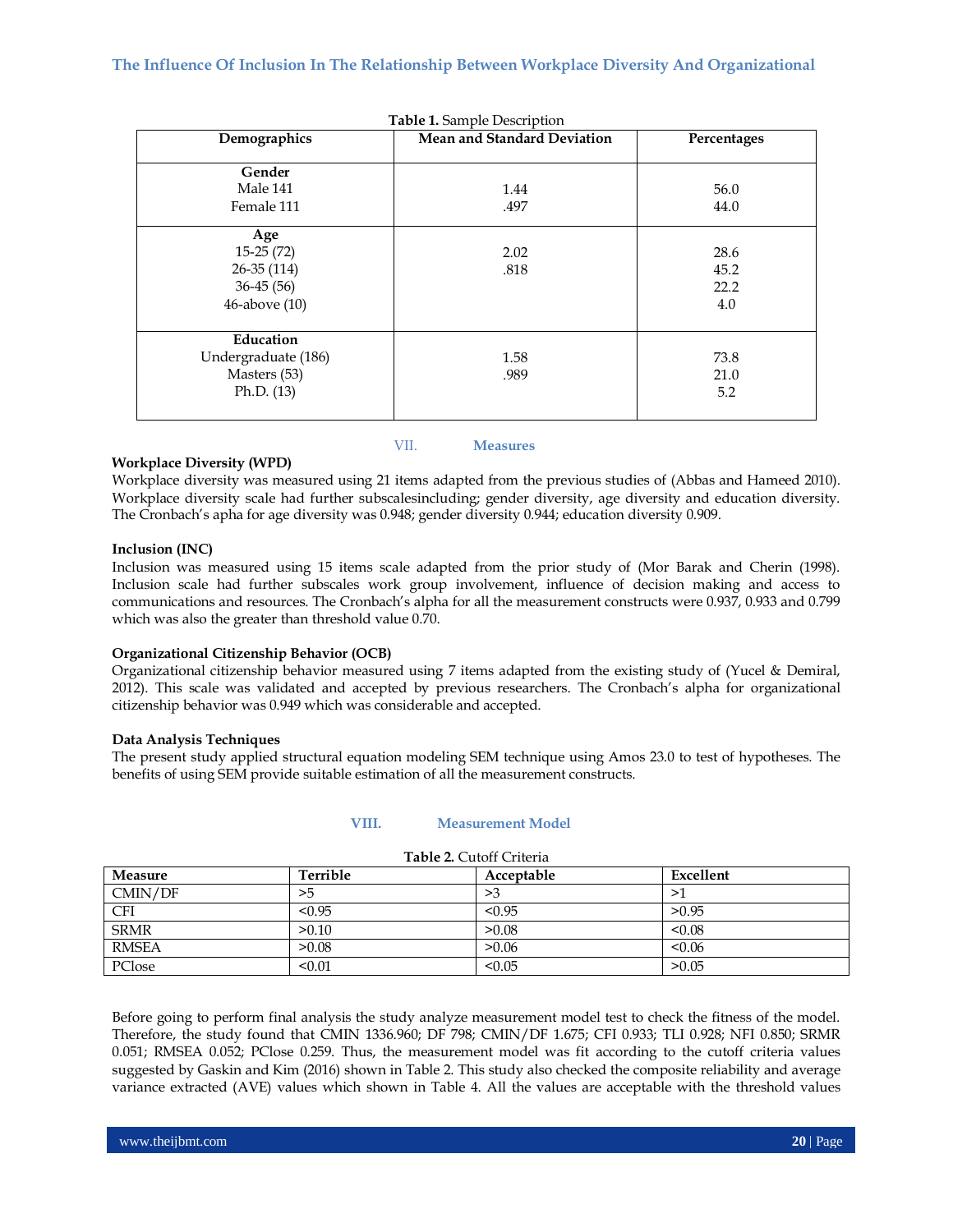composite reliability greater than 0.70 and AVE greater than 0.50. Furthermore discriminant validity was assessed with the square root value of AVE and shown in Table 4 with diagonals and under diagonals values are correlations.

**Figure 1.** Measurement Model Fitness



**Table 3.** Factor Loading and Reliabilities

| $\tilde{ }$<br>Variables | Items            | Cronbach's Alpha | Multi-collinearity<br>diagnostics<br>VIF |
|--------------------------|------------------|------------------|------------------------------------------|
| <b>Gender Diversity</b>  |                  | 0.948            | 1.090                                    |
|                          | GED <sub>1</sub> | .898             |                                          |
|                          | GED <sub>2</sub> | .831             |                                          |
|                          | GED <sub>3</sub> | .855             |                                          |
|                          | GED <sub>4</sub> | .839             |                                          |
|                          | GED <sub>5</sub> | .831             |                                          |
|                          | GED 6            | .848             |                                          |
|                          | GED <sub>7</sub> | .791             |                                          |
|                          | GED 8            | .820             |                                          |
|                          | GED <sub>9</sub> | .772             |                                          |
| <b>Age Diversity</b>     |                  | 0.944            | 1.240                                    |
|                          | AGD1             | .874             |                                          |
|                          | AGD <sub>2</sub> | .900             |                                          |
|                          | AGD <sub>3</sub> | .847             |                                          |
|                          | AGD <sub>4</sub> | .873             |                                          |
|                          | AGD <sub>5</sub> | .861             |                                          |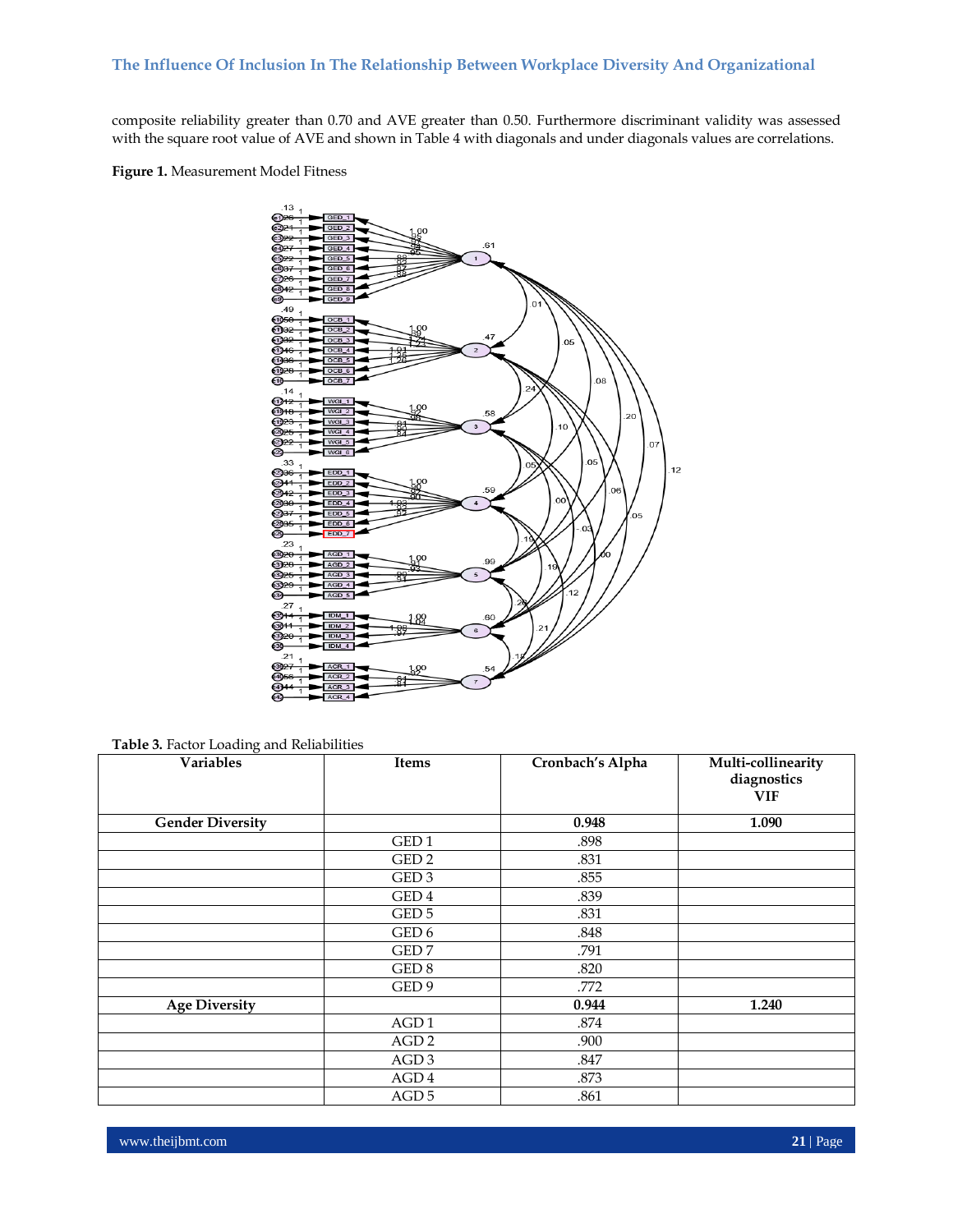| <b>Education Diversity</b>                              |                  | 0.909 | 1.154 |
|---------------------------------------------------------|------------------|-------|-------|
|                                                         | EDD <sub>1</sub> | .826  |       |
|                                                         | EDD <sub>2</sub> | .797  |       |
|                                                         | EDD <sub>3</sub> | .729  |       |
|                                                         | $\rm{EDD}$ 4     | .761  |       |
|                                                         | $\rm EDD$ 5      | .849  |       |
|                                                         | EDD 6            | .775  |       |
|                                                         | EDD <sub>7</sub> | .790  |       |
| <b>Work Group Involvement</b>                           |                  | 0.937 | 1.704 |
|                                                         | WGI1             | .894  |       |
|                                                         | WGI 2            | .894  |       |
|                                                         | WGI 3            | .877  |       |
|                                                         | WGI4             | .840  |       |
|                                                         | WGI 5            | .865  |       |
|                                                         | WGI6             | .851  |       |
| <b>Influence in Decision Making</b>                     |                  | 0.933 | 1.551 |
|                                                         | IDM1             | .837  |       |
|                                                         | IDM2             | .881  |       |
|                                                         | IDM3             | .888  |       |
|                                                         | IDM4             | .815  |       |
| <b>Access to Communications and</b><br><b>Resources</b> |                  | 0.799 | 2.205 |
|                                                         | ACR <sub>1</sub> | .833  |       |
|                                                         | ACR <sub>2</sub> | .792  |       |
|                                                         | ACR <sub>3</sub> | .645  |       |
|                                                         | ACR 4            | .780  |       |
| Organizational Citizenship<br><b>Behavior</b>           |                  | 0.949 |       |
|                                                         | OCB <sub>1</sub> | .858  |       |
|                                                         | OCB <sub>2</sub> | .834  |       |
|                                                         | OCB <sub>3</sub> | .856  |       |
|                                                         | OCB4             | .824  |       |
|                                                         | OCB <sub>5</sub> | .854  |       |
|                                                         | OCB6             | .893  |       |
|                                                         | OCB <sub>7</sub> | .865  |       |

Note: All the loading values must be greater than threshold 0.70

**Table 4.** Composite reliability, average variance extracted and discriminant validity

|                | CR    | <b>AVE</b> | <b>MSV</b> | MaxR(H) | $\mathbf{1}$         | $\overline{2}$ | 3        | $\overline{4}$ | 5          | 6     | 7 |
|----------------|-------|------------|------------|---------|----------------------|----------------|----------|----------------|------------|-------|---|
| $\mathbf{1}$   | 0.949 | 0.674      | 0.068      | 0.954   | 0.821                |                |          |                |            |       |   |
| $\overline{2}$ |       |            |            |         |                      |                |          |                |            |       |   |
|                | 0.912 | 0.599      | 0.217      | 0.922   | 0.025                | 0.774          |          |                |            |       |   |
| 3              | 0.937 | 0.713      | 0.217      | 0.943   | 0.082                | $0.466***$     | 0.844    |                |            |       |   |
| $\overline{4}$ | 0.910 | 0.590      | 0.106      | 0.912   | $0.128\dagger$       | $0.189**$      | 0.085    | 0.768          |            |       |   |
| 5.             | 0.945 | 0.774      | 0.117      | 0.946   | $0.261***$           | 0.074          | 0.002    | $0.250***$     | 0.880      |       |   |
| 6              | 0.935 | 0.782      | 0.117      | 0.943   | $0.111$ <sup>+</sup> | 0.118†         | $-0.054$ | $0.325***$     | $0.343***$ | 0.884 |   |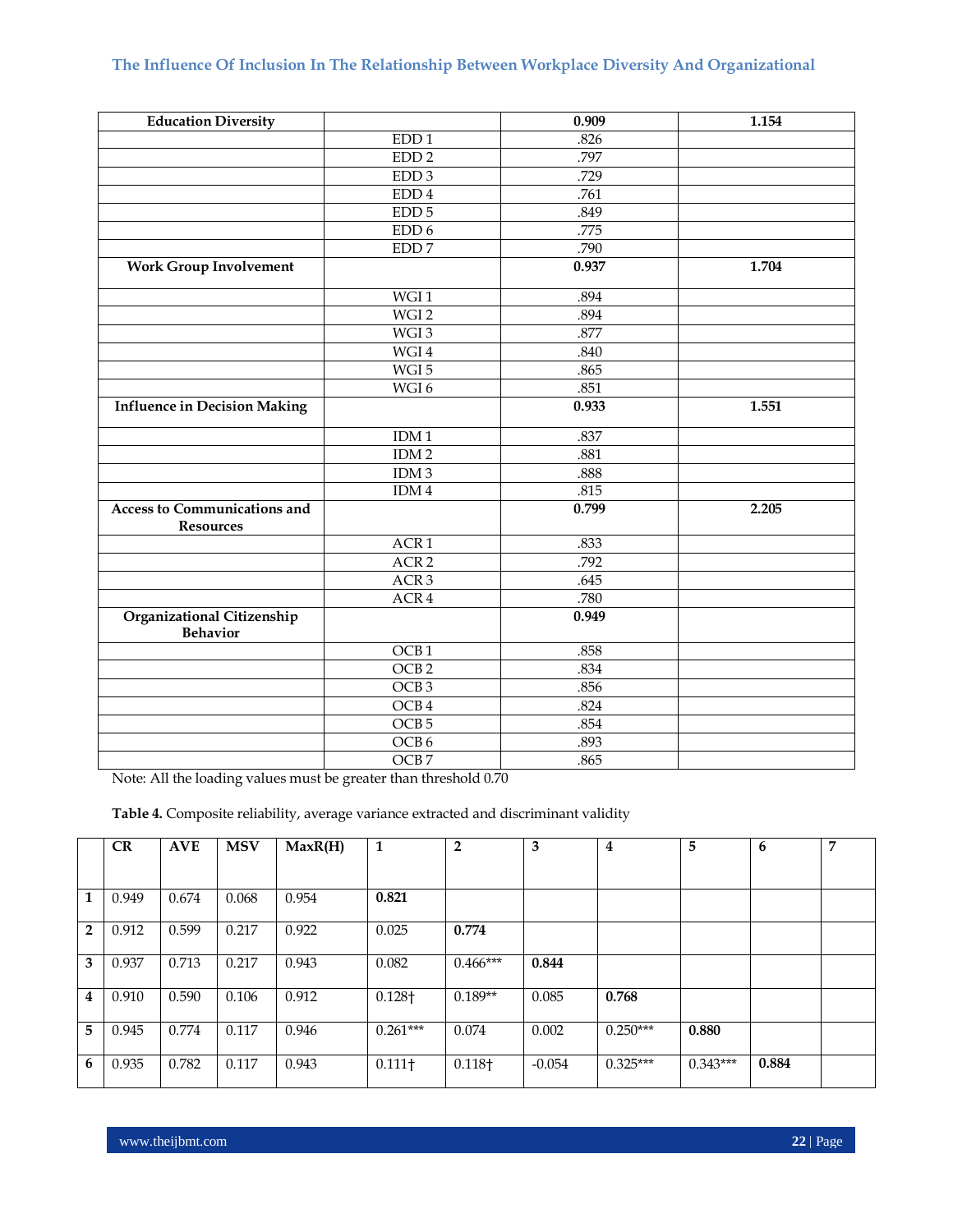| - | $\Omega$<br>u.ou: | v.vit | 005<br>いいへ | 0.845 | $0.217**$<br>$\mathsf{v}.\mathsf{v}$ | 0.099 | $-0.007$ | በ ገ12**<br>$\mathbf{v} \cdot \mathbf{v}$ | $0.285***$<br>v.∠∪∪ | $200***$<br>$\mathsf{v}.\mathsf{v} \mathsf{v}$ | $-40$<br><u>v.,</u> |
|---|-------------------|-------|------------|-------|--------------------------------------|-------|----------|------------------------------------------|---------------------|------------------------------------------------|---------------------|
|   |                   |       |            |       |                                      |       |          |                                          |                     |                                                |                     |

Note: Hu, L., Bentler, P.M. (1999),

\*\*Values with diagonals are square root of AVE (Discriminant Validity)

\*Value are below diagonals are correlations

Significance of Correlations:

 $\dagger$  p < 0.100

 $*$  p < 0.050

\*\* p < 0.010 \*\*\*  $p < 0.001$ 

#### **IX. Results**

To test of hypotheses the study predicted H1 workplace diversity positively and negatively associated with the organizational citizenship behavior. In Table 5results found that workplace diversity had a positive and significant effect on organizational citizenship behavior (β= .331, C.R. 3.519, p 0.01). Thus, H1 was supported. Furthermore, study predicted H2 workplace diversity has a positive influence on inclusion. The results reveal that workplace diversity had a positive and significant impact on inclusion ( $\beta$ = .298, C.R. 6.155, p 0.01). Therefore, H2 was accepted. Moreover, study proposed H3 inclusion has a positive effect on organizational citizenship behavior. The findings indicate that inclusion had a positive and significant effect on organizational citizenship behavior (β= .402, C.R. 3.522, p 0.01). Hence, H3 was supported. Lastly to test the mediation analysis 2000 subsample bootstrap performed on data (). The direct effect of workplace diversity on organizational citizenship behavior was already found (β= .331, C.R. 3.519, p 0.01). After adding the mediator variable inclusion, the value of direct effect was little reduced with the addition of mediator and become ( $\beta$ = .302, C.R. 3.401, p 0.01) which shows the significance. The mediation analysis was shown in Table 6, whereas, indirect effect (β= .120), direct effect (β= .331) and total effect (β= .451<sup>\*\*</sup>). The lower bound value was 0.053 and upper bound value was 0.188 which shows the significance value ( $p= 0.01$ ). Thus, H4 was also supported.

#### **Table 5.** Direct Effects

| <b>Relationships</b>          | <b>Estimates</b> | S.E. | cр<br>∪…… |     | Accepted/Rejected |
|-------------------------------|------------------|------|-----------|-----|-------------------|
| <b>INC</b><br>$\bigoplus$ vpd | 298              | 048  | 6.155     | *** | Accepted          |
| <b>OCB</b><br>WPD             | .331             | .094 | 3.519     | *** | Accepted          |
| <b>OCB</b><br>JNC.            | .402             | 114  | 3.522     | *** | Accepted          |
| $OCB \blacktriangleleft WPD$  | .302             | 0.84 | 3.410     | *** | Accepted          |

Note: Organizational Citizenship Behavior (OCB); Independent Variable= Workplace Diversity (WPD); Mediator= Inclusion (INC); S.E= Standard Error; C.R= Critical Ratio; \*\*\*p<0.000

| Table 6. Mediation Analysis (Indirect Effect) |  |
|-----------------------------------------------|--|
|-----------------------------------------------|--|

Mediation Bootstrapping in testing mediator inclusion

|          | $OCB \triangle$ PD       | $INC \rightarrow \text{WPD}$ | $OCB \triangleleft HAC$                           | Lower | Upper | Result    |
|----------|--------------------------|------------------------------|---------------------------------------------------|-------|-------|-----------|
| Direct   | $(\beta = 0.331)$        | $(\beta = 0.298)$            | $(\beta = 0.402)$                                 | 0.053 | 0.188 |           |
| Effect   | $(p=0.000)$              | $(p=0.000)$                  | $(p=0.000)$                                       |       |       |           |
|          | $OCB \leftrightarrow PD$ | $INC \leftrightarrow P$      | $OCB \triangleleft HNC$                           |       |       |           |
| Indirect | $(\beta = 0.120)$        |                              |                                                   |       |       |           |
| effect   | $(p=0.000)$              |                              |                                                   |       |       |           |
|          | $OCB \leftrightarrow PD$ | $INC \leftrightarrow P$      | $OCB \triangleleft \triangleleft \triangleleft C$ |       |       |           |
| Total    | $(0.451)$ ***            | $(\beta = 0.298)$            | $(\beta = 0.402)$                                 |       |       | Partial   |
| Effect   | $(p=0.000)$              | $(p=0.000)$                  | $(p=0.000)$                                       |       |       | mediation |

Note: Dependent Variable= Organizational Citizenship Behavior (OCB); Independent Variable= Workplace Diversity (WPD); Mediator= Inclusion (INC); \*\*\*p<0.000

**Figure 2.** Path modeling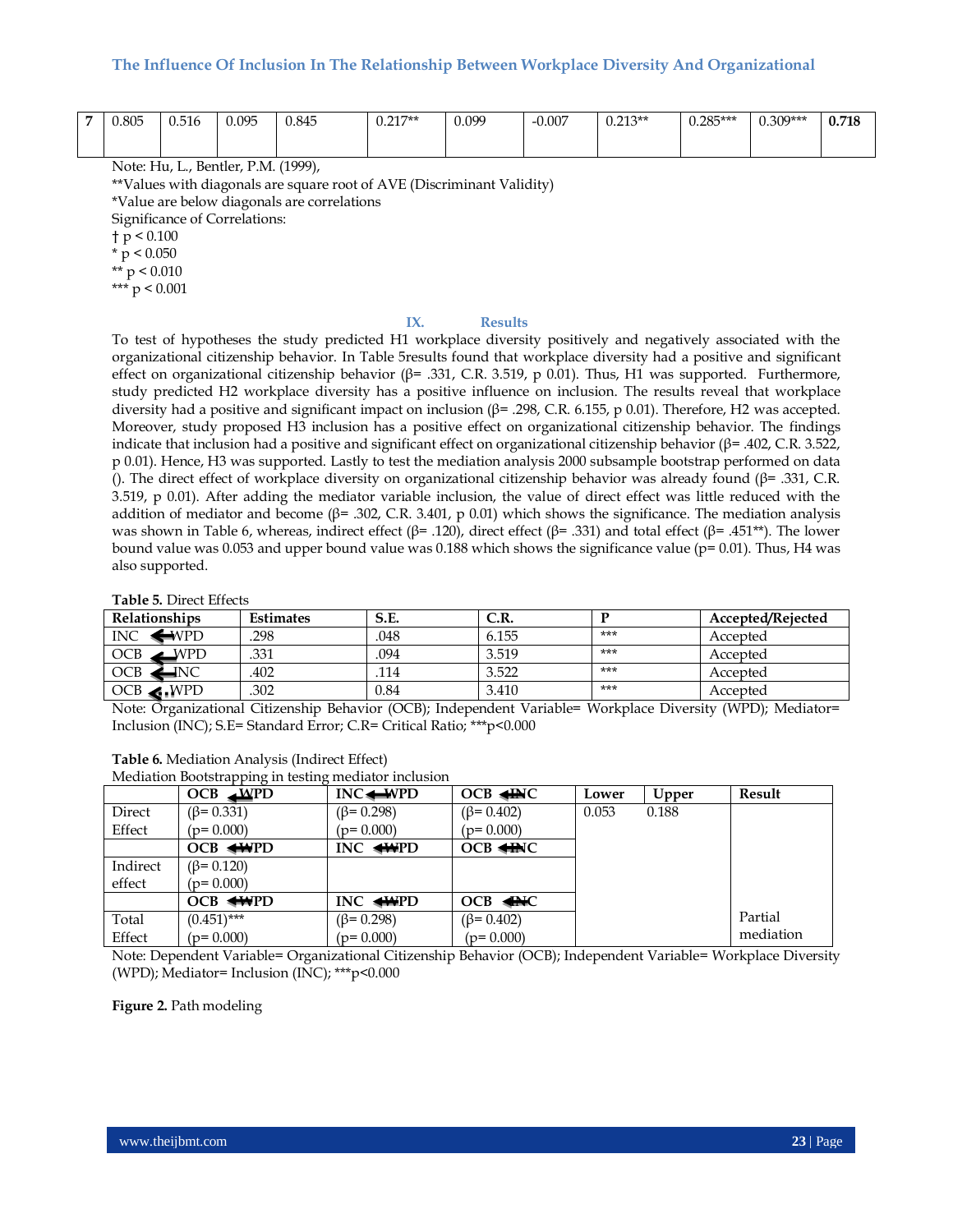

#### **X. Discussion**

The aim of this study was to investigate the influence of inclusion in the relationship between workplace diversity and organizational citizenship behavior among employees of hospitality sector. As we know that the workforce is becoming more diverse, so the success of any corporation depends on how well a manager manage the diverse workforce that can bring innovative ideas, perspectives and views in the workplace. H1 proposed with positive and negative association of workplace diversity and organizational citizenship behavior. The findings show the significance and positive impact on workplace diversity on organizational citizenship behavior. Our results are not in line with the previous studies of (Mamman, Kamoche, & Bakuwa, 2012; Mor Barak, 2013; Sacco & Schmitt, 2005; Shore et al., 2009) because in the context of Chinese culture, our study found that employees had different types of gender, age and education which changed their behaviors according to the situation as well as increase in diversity can be decrease the level of trust which provide the lower interaction in workers. Thus, H1 supported to our study. Furthermore, Chattopadhyay et al. (2004) explained that increase in diversity in the organization could result in decrease in trust that ultimately results in lower level interaction and OCB amongst different workers. Moreover, Muchiri and Ayoko (2013) explained that diversity has an effect on organizational citizenship behaviors, affective commitment, collective efficacy and general productivity. Workforce diversity also results in conflicts among group members, higher turnover rate, and reduction in organizational revenues.

H2 predicted that workplace diversity has a positive association with inclusion. The findings indicate that workplace diversity had a positive and significant effect on inclusion. Therefore, our results are in consistent with the previous findings of (Tang et al., 2015) and H2 supported to the previous findings of researchers. Inclusion is associated with potential bridge which provides a vital role in the understanding of individuals regarding various backgrounds and different personal diversity traits. Inclusion could be helpful to minimize the diversity and working environment issue in the workplace of employees, it also involve in contributing the best tactics to smooth diverse employees in their work.

H3 predicted that inclusion has a positive relationship with organizational citizenship behavior. Results confirm that inclusion had a positive and significant association with organizational citizenship behavior. Thus, the present study results are in agreement with the existing studies of (Trittin & Schoeneborn, 2015; Van Dijk et al., 2012) who suggested that inclusion significantly contribute towards organizational citizenship behavior. Hence, H3 accepted and indicate the consistent findings with the prior scholars. Furthermore, recent research demonstrated that it is shifting the focus of diversity issues into inclusion management to reduce the bad side of diversity in the work environment.

H4 predicted that inclusion mediates the relationship workplace diversity and organizational citizenship behavior. Results reveal that inclusion partially mediates the relationship between workplace diversity and organizational citizenship behavior. The findings are in line with the prior researches of authors (Shore et al., 2011) who suggested the inclusion positively and significantly mediates the relationship workplace diversity and organizational citizenship behavior. Thus, H4 also confirmed the relationship between predicted variables. Furthermore, Brimhall, Barak, and Lizano (2014) explained that organizational environment of diversity through inclusion increase job satisfaction and reduce the intention to leave, providing awareness about the organizational factors that can be targeted for workplace interventions.

#### **XI. Implications of the study**

The study has some practical implications for the organizations which have diverse workforce and have a desire to improve their organizational outcomes. They need to improve manager worker relationships that can help in improving the positive perceptions of diversity. To survive in this competitive environment, organization required a stable competitive edge in the form of their human resource, but sometimes the unfair treatment of managers with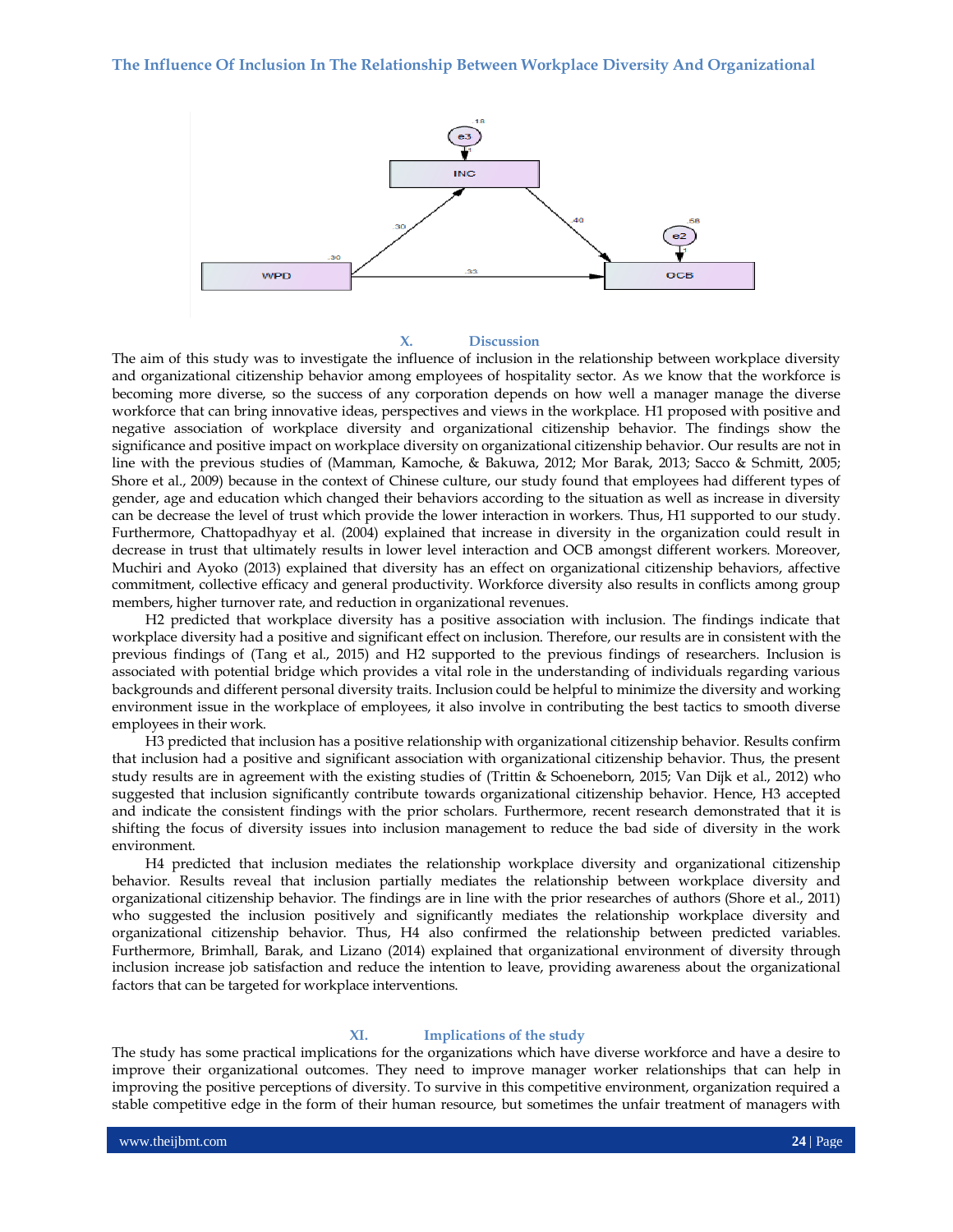their employees and diversity among employees causes conflicts among workers which is becoming a big challenge for the organization. It is helpful for the managers that they can take initiatives to reduce the discrimination among employees by eliminating unjust system or by developing the organizational practices of equality and justice. This acknowledgement would enable the managers to develop appropriate policies towards status equalization. Managers and supervisors should work to improve their individual relationships with employees of their corporation. They can improve their relationship with their subordinates by spending time with them, by involving them in daily decision making, and by making them feel that they are a part of the organization.

XII. **Limitationsand Future Research Directions**

Regardless of contribution of present research on practical and theoretical facets, some limitations regarding sample size and generalizability of the research exists. The future research may be carried out on the limitations of this study. Due to lack of time, the cross-sectional design of data collection is used. Future scholars can use longitudinal study that gives them a decent knowledge of the topic. Sample was collected from one city. Therefore, the results should be generalized carefully to other geographical locations. As we know some countries are more diverse and each country has different types of diversities. So, the variations in diversity among countries need to be further studied. The current study investigates only three representative dimensions of workplace diversity. However, other dimensions of workplace diversity also exist like cultural diversity, ethnic diversity etc. In future, the researchers have to focus on the development and validation of the organizational inclusion scale. They may include the fair employee treatment, cooperative work arrangement, and shared information systems, etc.

#### **References**

- April, K., Katoma, V., & Peters, K. (2009). Critical effort and leadership in specialized virtual networks. *Annual Review of High Performance Coaching and Consulting*, *1*(1), 187-215.
- Barak, M. E. M. (2016). Managing diversity: toward a globally inclusive workplace. *Sage Publications.*
- Barak, M. E. M. (2013). Managing diversity: toward a globally inclusive workplace. *Sage Publications.*
- Bizri, R. (2018). Diversity management and OCB: the connection evidence from the Lebanese banking sector. *Equality, Diversity and Inclusion: An International Journal*, *37*(3), 233-253.
- Bolino, M. C., & Turnley, W. H. (2003). Going the extra mile: cultivating and managing employee citizenship behavior. *Academy of Management Perspectives*, *17*(3), 60-71.
- Brimhall, K. C., Lizano, E. L., & Barak, M. E. M. (2014). The mediating role of inclusion: a longitudinal study of the effects of leader–member exchange and diversity climate on job satisfaction and intention to leave among child welfare workers. *Children and Youth Services Review*, *40*, 79-88.
- Chattopadhyay, P., Tluchowska, M., & George, E. (2004). Identifying the in-group: A closer look at the influence of demographic dissimilarity on employee social identity. *Academy of Management Review, 29*(2), 180-202.
- Choi, J. N. (2009). Collective dynamics of citizenship behavior: What group characteristics promote grouplevel helping? *Journal of Management Studies, 46*(8), 1396-1420.
- Davidson, M. N., & Ferdman, B. M. (2002). Inclusion: What can I and my organization do about it. *The Industrial-Organizational Psychologist, 39*(4), 80-85.
- Dehaze, A. (2018). "The path to a shared future is built on diversity and inclusion. The World Economic Forum.
- Ehrhart, M. G., & Godfrey, E. G. (2003). The role of schemas in gender and organizational citizenship behavior research. Poster session presented *at the 18th Annual Conference for the Society of Industrial and Organizational Psychology*, Orlando, FL.
- Farrell, S. K., & Finkelstein, L. M. (2007). Organizational citizenship behavior and gender: Expectations and attributions for performance. *North American Journal of Psychology*, *9*(1), 81-96.
- García-Carbonell, N., Martin-Alcazar, F., & Sanchez-Gardey, G. (2014). Deepening the consequences of double fit for organizational performance: The moderating role of employees' perceptions on the human resource management system. *Management Research Review*, *37*(12), 1026-1048.
- Glisson, C., & James, L. R. (2002). The cross level effects of culture and climate in human service teams. *Journal of Organizational Behavior, 23*(6), 767-794.
- Gomez, L. E., & Bernet, P. (2019). Diversity improves performance and outcomes. *Journal of the National Medical Association*, *111*(4), 383-392.
- Groeneveld, S. (2011). Diversity and employee turnover in the Dutch public sector: Does diversity management make a difference? *International Journal of Public Sector Management, 24*(6), 594-612.
- Harrison, D. A., Price, K. H., Gavin, J. H., & Florey, A. T. (2002). Time, teams, and task performance: Changing effects of surface-and deep-level diversity on group functioning. *Academy of Management Journal*, *45*(5), 1029-1045.
- Harris, C., Rousseau, G.G., & Venter, D.J.L. (2007). Employee perceptions of diversity management at a tertiary Institution. *SAJEMS, 10*(1), 51-71.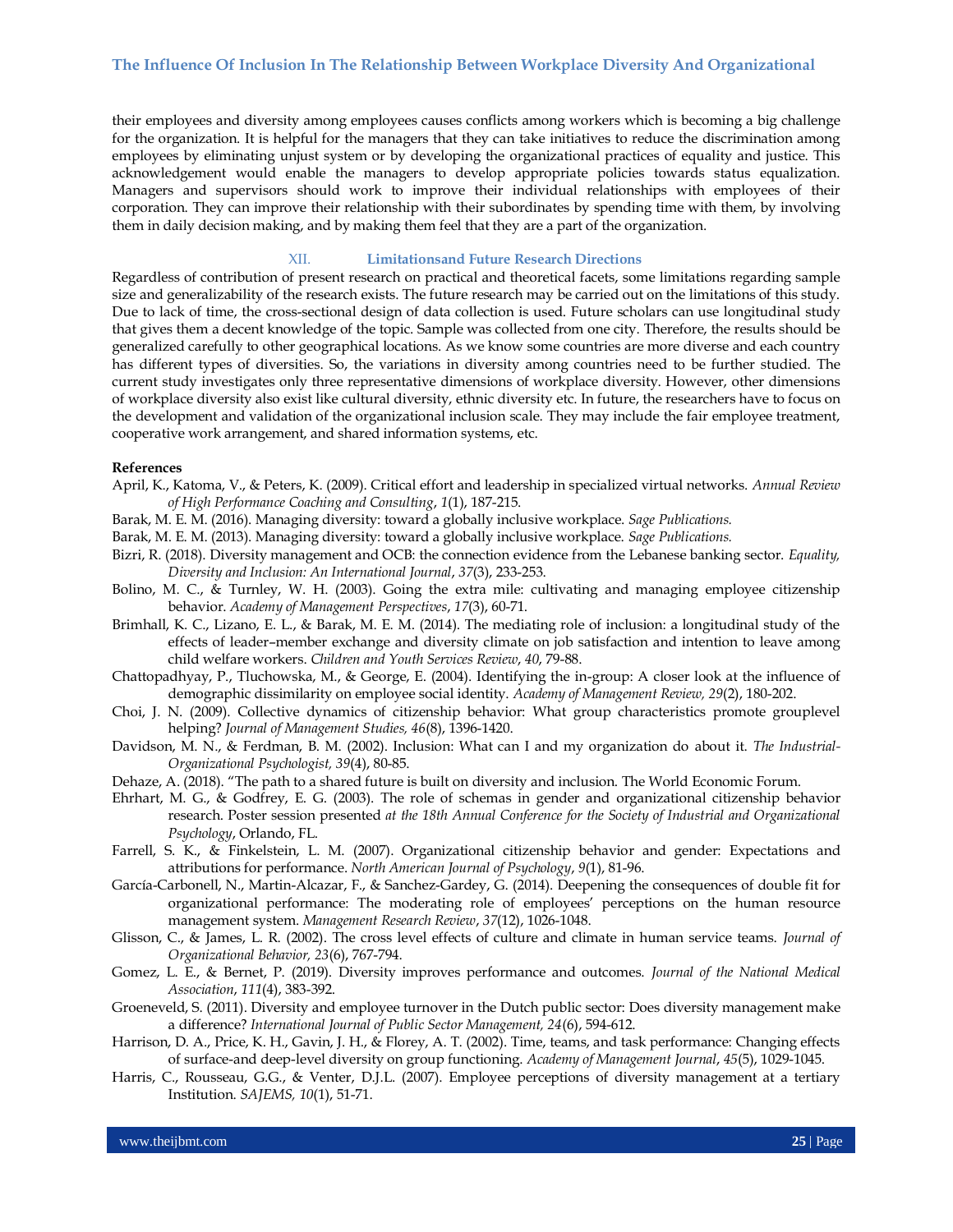- Heilman, M. E., & Chen, J. J. (2005). Same behavior, different consequences: Reactions to men's and women's altruistic citizenship behavior. *Journal of Applied Psychology*, *90*(3), 431-441.
- Hofhuis, J., Van Der Zee, K. I., & Otten, S. (2012). Social identity patterns in culturally diverse organizations: The role of diversity climate. *Journal of Applied Social Psychology*, *42*(4), 964-989.
- Hwang, J., & Hopkins, K. (2012). Organizational inclusion, commitment, and turnover among child welfare workers: A multilevel mediation analysis. *Administration in Social Work*, *36*(1), 23-39.
- Hwang, J., & Hopkins, K. M. (2015). A structural equation model of the effects of diversity characteristics and inclusion on organizational outcomes in the child welfare workforce. *Children and Youth Services Review*, *50*, 44-52.
- Kidder, D. L. (2002). The influence of gender on the performance of organizational citizenship behaviors. *Journal of Management, 28*(5), 629-648.
- Kruse, K. M., & Tuck, S. (Eds.). (2011). *Fog of war: The second world war and the civil rights movement.* Oxford University Press.
- Kulkarni, M. (2015). Language based diversity and fault-lines in organizations. *Journal of Organizational Behavior*, *36*(1), 128-146.
- Liang, H. Y., Shih, H. A., & Chiang, Y. H. (2015). Team diversity and team helping behavior: The mediating roles of team cooperation and team cohesion. *European Management Journal*, *33*(1), 48-59.
- Lo, M. C., Ramayah, T., & Kueh Swee Hui, J. (2006). An investigation of leader member exchange effects on organizational citizenship behavior in Malaysia. *Journal of Business & Management*, *12*(1), 5-23.
- Mamman, A., Kamoche, K., & Bakuwa, R. (2012). Diversity, organizational commitment and organizational citizenship behavior: An organizing framework. *Human Resource Management Review, 22*(4), 285-302.
- Mor-Barak, M. E., & Cherin, D. A. (1998). A tool to expand organizational understanding of workforce diversity: Exploring a measure of inclusion-exclusion. *Administration in Social Work, 22*(1), 47-64.
- Muchiri, M. K., & Ayoko, O. B. (2013). Linking demographic diversity to organizational outcomes: The moderating role of transformational leadership. *Leadership & Organization Development Journal, 34*(5), 384-406.
- Nelson, M. L., & Friedlander, M. L. (2001). A close look at conflictual supervisory relationships: The trainee's perspective. *Journal of Counseling Psychology*, *48*(4), 384-395.
- Nieuwmeijer, L., & Olivier, J. (2001). *Conflict and peace research: South African realities and challenges.* HSRC Publishers Pretoria.
- Organ, D. W., Podsakoff, P. M., & MacKenzie, S. B. (2006). *Organizational citizenship behavior: Its nature, antecedents, and consequences.* Sage Publications.
- Paine, J. B., & Organ, D. W. (2000). The cultural matrix of organizational citizenship behavior: Some preliminary conceptual and empirical observations. *Human Resource Management review, 10*(1), 45-59.
- Panicker, A., Agrawal, R. K., & Khandelwal, U. (2018). Inclusive workplace and organizational citizenship behavior: Study of a higher education institution, India. *Equality, Diversity and Inclusion: An International Journal*, *37*(6), 530-550.
- Paulus, P. B., & Yang, H. C. (2000). Idea generation in groups: A basis for creativity in organizations. *Organizational Behavior and Human Decision Processes*, *82*(1), 76-87.
- Phillips, K. L. (2012). *War! What is it good for? Black freedom struggles and the US military from World War II to Iraq.* Univ of North Carolina Press.
- Pless, N., & Maak, T. (2004). Building an inclusive diversity culture: Principles, processes and practice. *Journal of Business Ethics*, *54*(2), 129-147.
- Podsakoff, P. M., MacKenzie, S. B., Paine, J. B., & Bachrach, D. G. (2000). Organizational citizenship behaviors: A critical review of the theoretical and empirical literature and suggestions for future research. *Journal of Management*, *26*(3), 513-563.
- Purcell, J., Kinnie, N., Swart, J., Rayton, B. & Hutchinson, S. (2009). *People management and performance.* London: Routledge.
- Rioux, S.M. and Penner, L.A. (2001). The causes of organizational citizenship behaviour: A motivational analysis. *Journal of Applied Psychology*, *86*(6), 1306-1314.
- Roberson, Q. M. (2006). Disentangling the meanings of diversity and inclusion in organizations. *Group & Organization Management*, *31*(2), 212-236.
- Sacco, J. M., & Schmitt, N. (2005). A dynamic multilevel model of demographic diversity and misfit effects. *Journal of Applied Psychology*, *90*(2), 203.
- Shore, L. M., Chung-Herrera, B. G., Dean, M. A., Ehrhart, K. H., Jung, D. I., Randel, A. E., & Singh, G. (2009). Diversity in organizations: Where are we now and where are we going? *Human Resource Management Review*, *19*(2), 117-133.